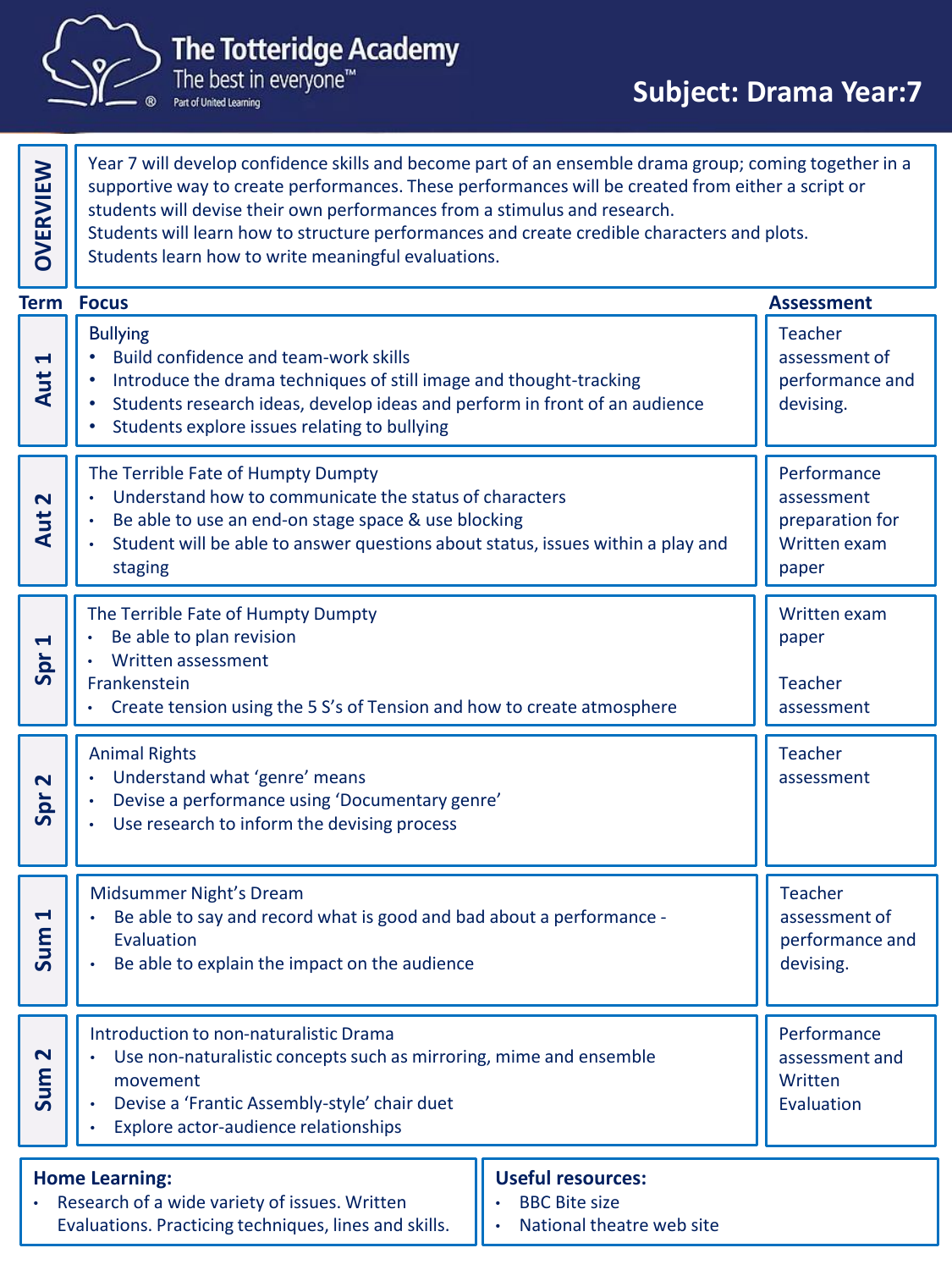

**OVERVIEW**

Part of United Learning

Year 8 are introduced to different styles and genres of plays. Students will develop confidence skills and work together to create performances. Students will develop performances from script and devise their own plays from stimuli and independent research. Students will develop techniques that support them when creating three-dimensional characters. They will develop an understanding of how to evaluate their own rehearsals and performances.

|                                                                                                                       | <b>Term Focus</b>                                                                                                                                                                                                                            |                                                                                      | <b>Assessment</b>                                              |
|-----------------------------------------------------------------------------------------------------------------------|----------------------------------------------------------------------------------------------------------------------------------------------------------------------------------------------------------------------------------------------|--------------------------------------------------------------------------------------|----------------------------------------------------------------|
| $\blacktriangleleft$<br>Aut i                                                                                         | <b>Private Peaceful</b><br>Understand the genre of the play<br>Perform two sections of the play<br>Use movement and voice<br>Decide how to stage the two extracts                                                                            |                                                                                      | <b>Teacher</b><br>assessment of<br>performance and<br>devising |
| $\overline{\mathbf{N}}$<br>Aut                                                                                        | <b>Private Peaceful</b><br>Lighting and sound<br><b>Revision techniques</b><br>Preparation for the written exam                                                                                                                              | <b>Teacher</b><br>assessment of<br>characterisation<br>and performance               |                                                                |
| 4<br>Spr                                                                                                              | <b>Private Peaceful</b><br>Preparation for the written exam<br><b>Silent Film</b><br>Use the genre conventions of mime, music, placards, stock characters and<br>narration                                                                   | Written<br>assessment<br><b>Teacher</b><br>assessment                                |                                                                |
| $\mathbf{\Omega}$<br>Spr                                                                                              | Commedia dell'arte<br>Understand the genre of Commedia dell'arte<br>Perform as several stock characters using the correct physicality<br>Use lazzi in a performances<br>Use music to create atmosphere                                       | <b>Teacher</b><br>characterisation<br>assessment                                     |                                                                |
| $\blacktriangleleft$<br>Sum                                                                                           | Performing a script<br>Understand the key themes of the play and can record them in the style of a<br><b>Working Record</b><br>Evaluation of a live theatre performance                                                                      |                                                                                      | Teacher<br>assessment<br>Performance                           |
| $\mathbf{\Omega}$<br>$\mathsf{E}$<br>Sur                                                                              | <b>Evaluation of a Theatre Performance</b><br>Darkwood Manor<br>Create tension using 5 S's of Tension<br>Create an in-depth character using 'role on the wall'<br>Use the devising conventions of mime, improvisation and marking the moment |                                                                                      | <b>Written Exam</b>                                            |
| <b>Home Learning:</b><br>Research of a wide variety of issues. Write<br>evaluations. Practicing techniques and skills |                                                                                                                                                                                                                                              | <b>Useful resources:</b><br><b>BBC Bite size</b><br><b>National Theatre web site</b> |                                                                |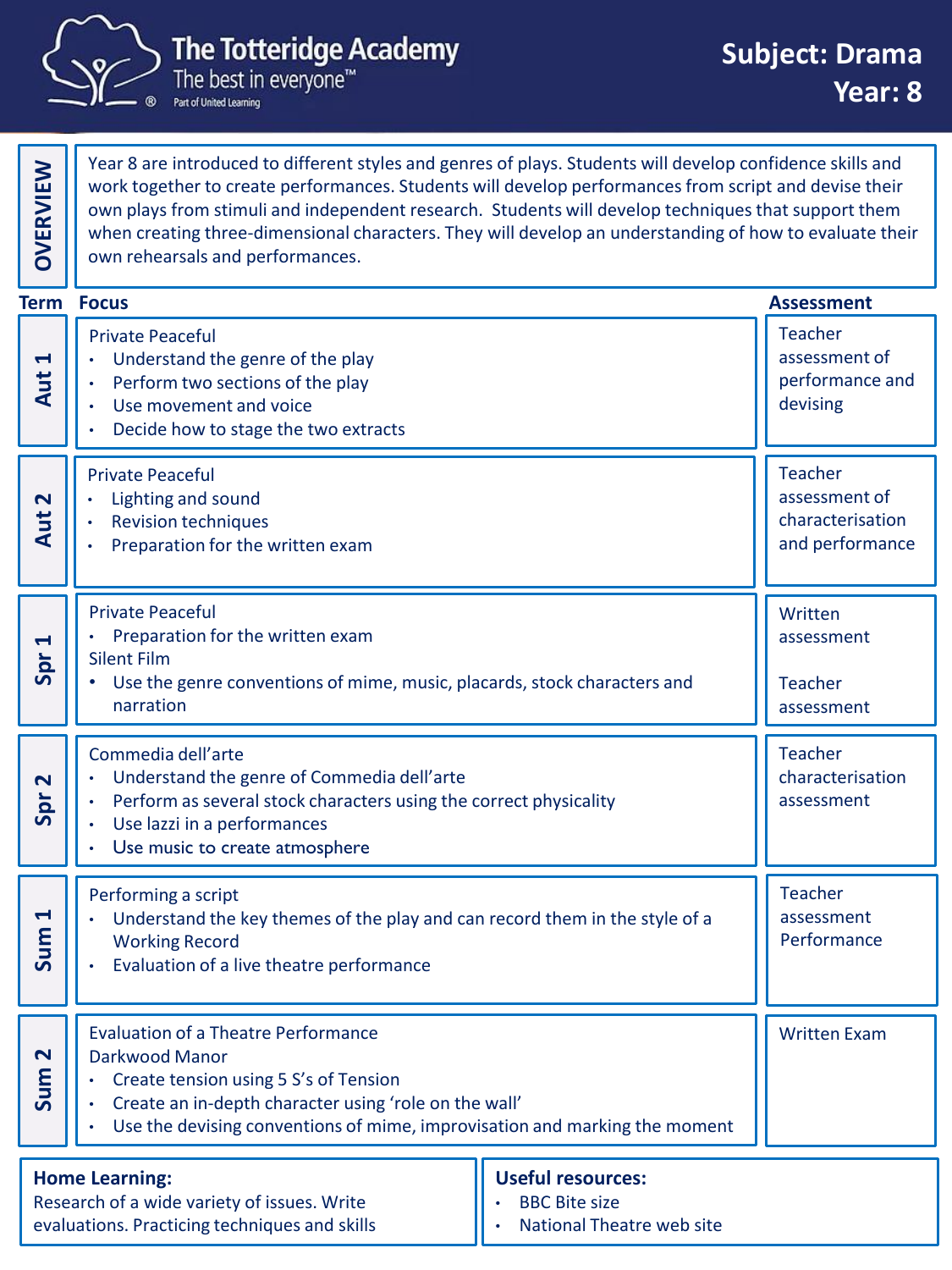

Part of United Learning

Year 9 are introduced to more sophisticated styles and genres. Students will continue to develop confidence skills. They work together to create performances from script and devise their own performances from a stimuli and independent research. Students will develop techniques that allow them to record ideas, develop analysis and evaluation skills. **OVERVIEW** Genre: Political Theatre Understand the techniques and objectives of the theatre of Bertolt Brecht. • Create a performance in the genre of political theatre Teacher assessed performance and **Aut 1**Study a contemporary play • Understand the social cultural and historical context of the play • Performing a monologue and in a group • Planning and staging of a scene from the play Teacher devising assessment. Teacher assessed **Aut** performance.  $\overline{N}$ Study a contemporary play Revision techniques • Written exam Devising and Semiotics Explore semiotics in relation to audience impact. **Witten** assessment. Teacher devising assessment. **Spr 1**Devising and Semiotics • Create a portfolio recording the development of the devised performance • Explore social, moral, cultural and historical values • Devise a four-minute (minimum) performance from a stimulus based on war Teacher assessed performance. **Spr 2**Blood Brothers • Study the play text in relation to social, cultural and historical contexts and genre Students choose and perform one extract and a duologue Written Exam **Sum 1** Blood Brothers Understand the key themes of the play and link them to a scene • Create symbolism in a performances using semiotic devices such as lighting and music Be able to evaluate how semiotics devices were used in performance Teacher assessed performance. **Sum 2 Term Assessment Home Learning:** Research of a wide variety of issues. Write evaluations. Practicing techniques and skills **Useful resources:** • BBC Bite size • National Theatre web site **Focus**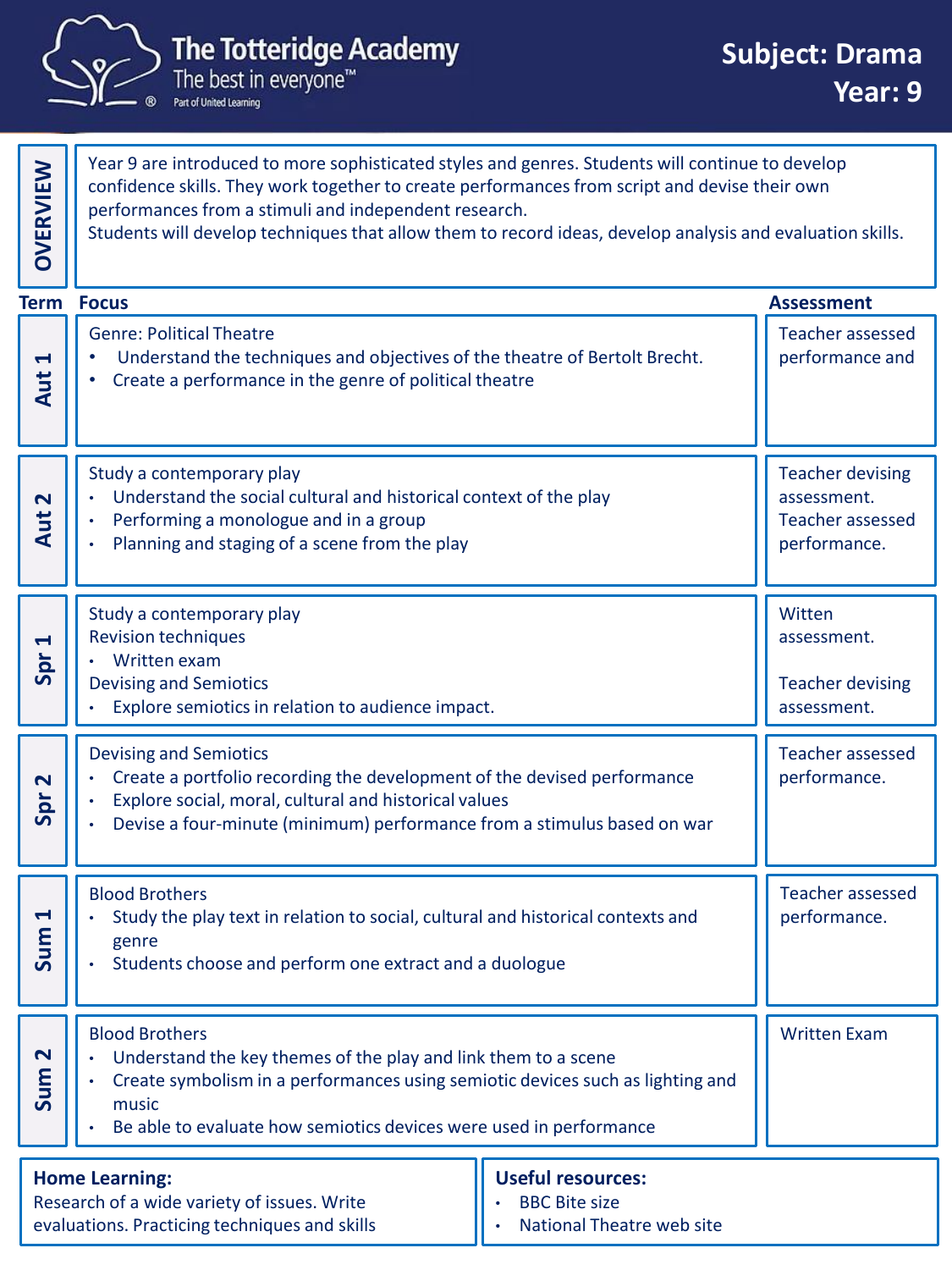

## The Totteridge Academy<br>The best in everyone™<br>Partof United Learning

| <b>OVERVIEW</b>                                                                                                                         | In Year 10 students are introduced to the OCR GCSE Specification and the requirements. They will<br>understand the concepts, skills and abilities needed to gain a good qualification in Drama.<br>Students will explore and understand how to use the language of the subject. They will create a portfolio<br>of work showing the process of developing and evaluating ideas.<br>Students work as an ensemble group creating and reviewing their work and the work of others in a<br>positive and constructive way. |                                                                            |                                                    |  |  |
|-----------------------------------------------------------------------------------------------------------------------------------------|-----------------------------------------------------------------------------------------------------------------------------------------------------------------------------------------------------------------------------------------------------------------------------------------------------------------------------------------------------------------------------------------------------------------------------------------------------------------------------------------------------------------------|----------------------------------------------------------------------------|----------------------------------------------------|--|--|
| <b>Term</b>                                                                                                                             | <b>Focus</b>                                                                                                                                                                                                                                                                                                                                                                                                                                                                                                          |                                                                            | <b>Assessment</b>                                  |  |  |
| $\blacktriangleleft$<br>Aut                                                                                                             | Mock Devising Drama - Using sample assessment paper<br>Explore a stimulus and research an issue<br>Understand how to develop an artistic vision (aims and intentions)<br><b>Blood Brothers</b><br>Understand the plot and interpret a playwright's intentions                                                                                                                                                                                                                                                         |                                                                            | Portfolio and<br>teachers assessed<br>performance. |  |  |
| $\overline{\mathbf{N}}$<br>Aut                                                                                                          | Devising Drama - OCR component 1-Assessment paper<br>Create concept for a performance and use drama techniques to explore ideas<br>Create a character in a well thought out context<br><b>Blood Brothers</b><br>Understand how to create tension                                                                                                                                                                                                                                                                      | Portfolio and<br>teachers assessed<br>performance.                         |                                                    |  |  |
| $\blacktriangleleft$<br>Spr                                                                                                             | <b>Blood Brothers</b><br>Understand the characters and design elements<br>Devising Drama - OCR component 1-Assessment paper<br>Devise a performance considering structure using a tension graph<br>Be able to explain decisions according to their vision and the intended impact                                                                                                                                                                                                                                     | Portfolio, teacher<br>assessed<br>performance and<br>written<br>assessment |                                                    |  |  |
| $\mathbf{\mathsf{N}}$<br>Spr                                                                                                            | <b>Blood Brothers</b><br>Interpret a playwright's intentions<br>Explore issues and themes in Blood Brothers using a mind map<br>Use practical work to explore the play<br>Explain how the decisions they make link to the intentions of the playwright                                                                                                                                                                                                                                                                | <b>Teacher assessed</b><br>performance                                     |                                                    |  |  |
| Ч<br>ξ<br><u>Ja</u>                                                                                                                     | <b>Blood Brothers</b><br>Identify the genres within Blood Brothers and explain why and how they<br>communicate the playwright's intentions<br>Identify how meaning is communicated within the Blood Brothers<br>Select and use appropriate subject-specific terminology                                                                                                                                                                                                                                               |                                                                            | <b>Teacher assessed</b><br>performance             |  |  |
| $\mathbf{\mathbf{N}}$<br>Sum                                                                                                            | <b>Blood Brothers</b><br>Discuss, analyse and evaluate how meaning is created and communicated<br>through live theatre using their knowledge and understanding of drama<br>Analyse and evaluate the acting, design and the characteristics of the<br>performance they have created                                                                                                                                                                                                                                    |                                                                            | <b>Written Exam</b>                                |  |  |
| <b>Home Learning:</b><br>Research issues and use the research to create drama<br>ideas. Evaluations . Practicing techniques and skills. |                                                                                                                                                                                                                                                                                                                                                                                                                                                                                                                       |                                                                            |                                                    |  |  |